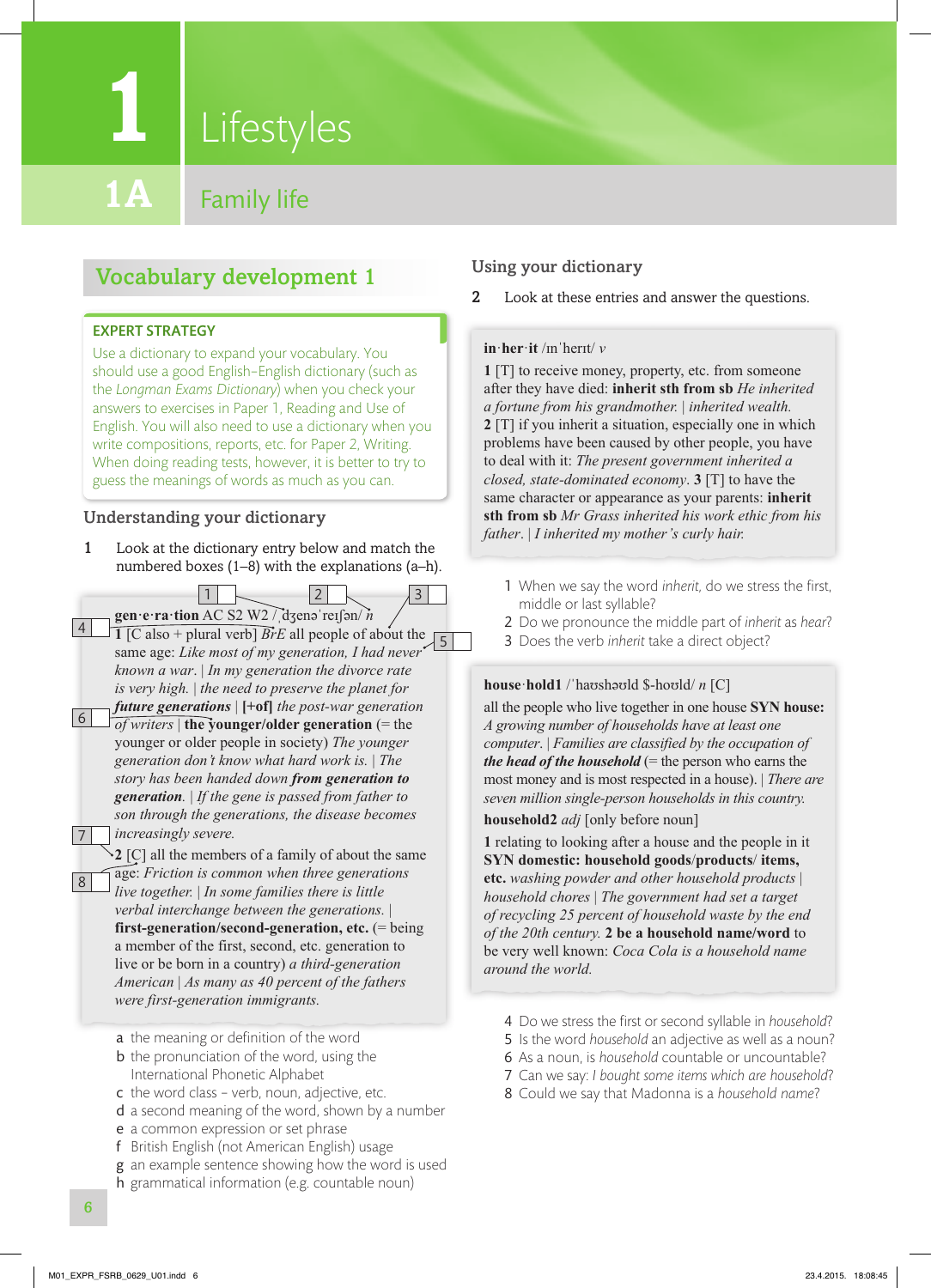# Language development 1

#### ▶ COURSEBOOK pages 10-11, EXPERT GRAMMAR page 182

#### Situations and habits: Frequency adverbs

1 Read the examples in the box and complete the rules with *before* or *after*.

*I usually go out every Saturday night.*

*The cat will occasionally disappear for days.*

*My mother's stories are sometimes very funny.*

*I often used to play chess with my father and he would always win.*

#### **Rules**

We put frequency adverbs such as *always*, *often*:

- 1 simple tenses of the verb *be*.
- 2 simple tenses of other verbs.
- 3 the auxiliary verb in complex tenses.
- 4 \_\_\_\_\_\_\_\_\_\_ used to but \_\_\_\_\_\_\_\_\_\_ would.

Adverbial phrases such as *every day*, *three times a week*, etc. can go at the beginning or the end of a clause. Initial position is more emphatic.

#### 2 Rewrite the sentences, putting the words in brackets in the correct place.

- 1 Adam leaves for school at seven o'clock in the morning. (always)
- 2 He goes to school by bus. (every day)
- 3 In the past he used to wait a long time for the bus. (never)
- 4 The bus would be two or three minutes late. (sometimes)
- 5 Nowadays the bus is late. (often)
- 6 As a result, Adam arrives late for school. (frequently)
- 7 Fortunately, his teacher doesn't complain. (usually)
- 8 Adam does his homework on the bus. (regularly)

#### State verbs

- 3 Complete the sentences with the present simple or present continuous form of the verbs in bold.
	- 1 have
		- a Sandra \_\_\_\_\_\_\_\_\_\_\_\_\_ a large collection of DVDs.
		- b Mum, answer the phone, please. I can't answer it because I \_\_\_\_\_\_\_\_\_\_\_ a shower.

#### 2 see

- a I \_\_\_\_\_\_\_\_\_\_ why your sister gets so annoyed with you. You're always borrowing her things!
- **b** My brother isn't going out with Stella anymore. These days he Tina instead.

#### 3 taste

- a 'Why is your spoon in the saucepan?' 'I the soup to check if there's enough salt.'
- b This sauce strange!
- 4 think
	- a You haven't said anything all evening. What (you) about?
	- $\overline{b}$  What  $\frac{y}{x}$  (you) about the new history lecturer?

#### 5 appear

- $\overline{a}$  Although my dad  $\overline{a}$  to be very strict, he's not, really.
- **b** Alex Cameron as Hamlet at the Theatre Royal all week.

#### 6 smell

- a Why (you) those roses? Don't you know they're made of plastic?
- **b** The biscuits my sister made this afternoon delicious.
- 7 look
	- a Today our family's going on a picnic but it as if it might rain.
	- b Why you at me like that? Have I done something wrong?

#### 8 expect

- a I \_\_\_\_\_\_\_\_\_\_\_ you're tired after playing football all afternoon.
- **b** I can't go out tonight because I phone call from my aunt in the USA.

#### Past habit

#### 4 Find and correct the mistakes in some of the sentences. Tick the ones that are correct.

- 1 When I lived at home, I used to going fishing with my father every Saturday. qo
- 2 My mother would make us sandwiches for the day. ✔
- 3 We would have spent hours waiting for a fish to bite.
- 4 I used love listening to him talk about nature.
- 5 Often we didn't used to come home until after dark.
- 6 I remember how my mother used to look at us when we were late.

#### EXPERT STRATEGY

For Paper 2, Writing, it's important to vary the grammatical structures and verb forms you use. This makes your writing more interesting for the reader. But you have to be careful. Sometimes, a particular form may not be possible.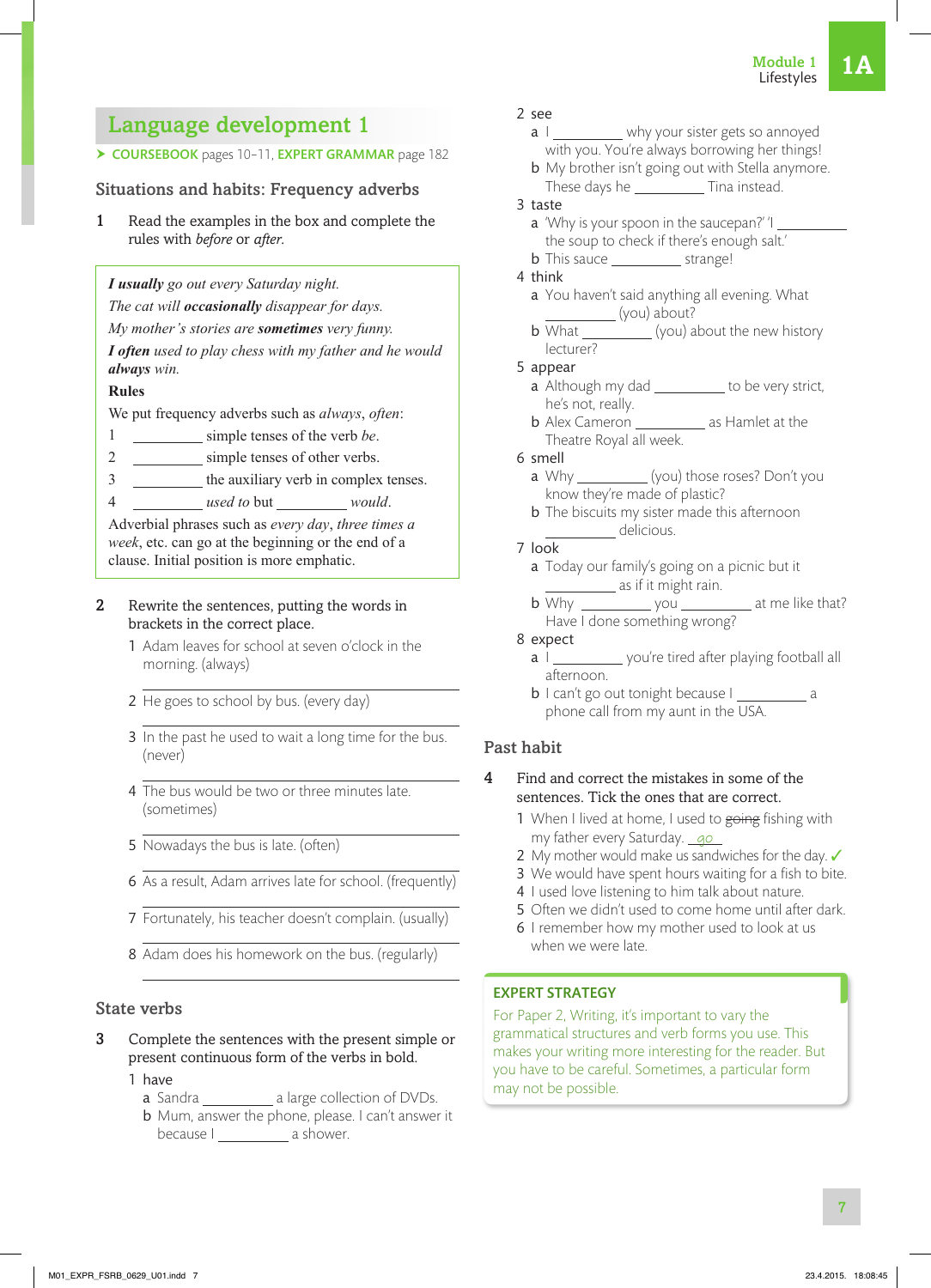| Listening<br>(Paper 3 Part 1) |             |                                                                                                                                                                                                                                                                                                                                                                                  |
|-------------------------------|-------------|----------------------------------------------------------------------------------------------------------------------------------------------------------------------------------------------------------------------------------------------------------------------------------------------------------------------------------------------------------------------------------|
| Before you listen             | 1a          | Read the instructions for the listening task. How many extracts will<br>you hear? The extracts are not related. (Note that in the exam you<br>will hear eight extracts.)                                                                                                                                                                                                         |
|                               | $\mathbf b$ | For questions 1–6, read the sentence that gives the context of the<br>extract, the question and the three options (A–C). Think about the<br>situation: who will be talking and what they will be talking about. Mark<br>the key words in each question. The first two have been done for you.                                                                                    |
| <b>Multiple choice</b>        | 2a -        | $\left[\begin{matrix} 0 & 0 \\ 0 & 0 \end{matrix}\right]$ Do the task. Note these steps.<br>• You will hear each extract twice. As you listen, focus on the speaker's<br>main idea - don't worry if you don't understand every word.<br>• Choose one of the options after listening the first time. If you don't<br>know an answer, have a guess and go on to the next question. |
|                               | $\mathbf b$ | Listen again and check your answers.                                                                                                                                                                                                                                                                                                                                             |

#### EXPERT STRATEGY

Read the questions carefully to know what you're listening for. Each question has a different focus. For example, some questions ask about the speaker's opinions and feelings and others ask about the topic.

#### $\blacktriangleright$  HELP

- 1 You're listening for the main point she's making. Which option matches this?
- 2 Listen for how he feels now, not how he felt at first.
- 3 Listen to what she says about shopping. Does she enjoy it?
- 4 Listen for the name of the programme and what the first listener says about it.

#### EXPERT LANGUAGE

Look back at the multiple-choice questions. Find an example of a question that is asking about:

- 1 the present.
- 2 the past.
- 3 the future.

#### EXPERT WORD CHECK

*accountant compensations fires up furnishings fussy mindless mixing desk passion swapping tax forms*

#### *You will hear people talking in six different situations. For questions 1-6, choose the best answer (A, B, or C).*

- 1 You hear a woman talking about her car. What is she describing?
	- A what she dislikes about her car
	- B how she depends on her car
	- C why she needs a new car
- 2 You hear a sound recording engineer talking about his training. How does he feel about the course he followed?
	- A unsure how useful it was
	- B sorry that it was only part-time
	- C grateful for the basic skills it gave him
- 3 You hear a woman talking about shopping. What is she doing?
	- A disagreeing with some recent research
	- B justifying a decision she has made
	- C defending an activity she enjoys
- 4 You hear the beginning of a radio programme. What is the programme going to be about?
	- A a way of learning new skills
	- **B** helping people who have no skills
	- C keeping your own skills up-to-date
- 5 You hear a student talking about living and studying in London. What did she find most difficult?
	- A managing on a restricted budget
	- B keeping a record of her spending
	- C being criticised by her parents
- 6 You hear a man talking about the furnishings in his home. What point is he making about them?
	- A They needed to reflect his lifestyle at work.
	- B The things he chose were modern in design.
	- C He didn't want them to remind him of work.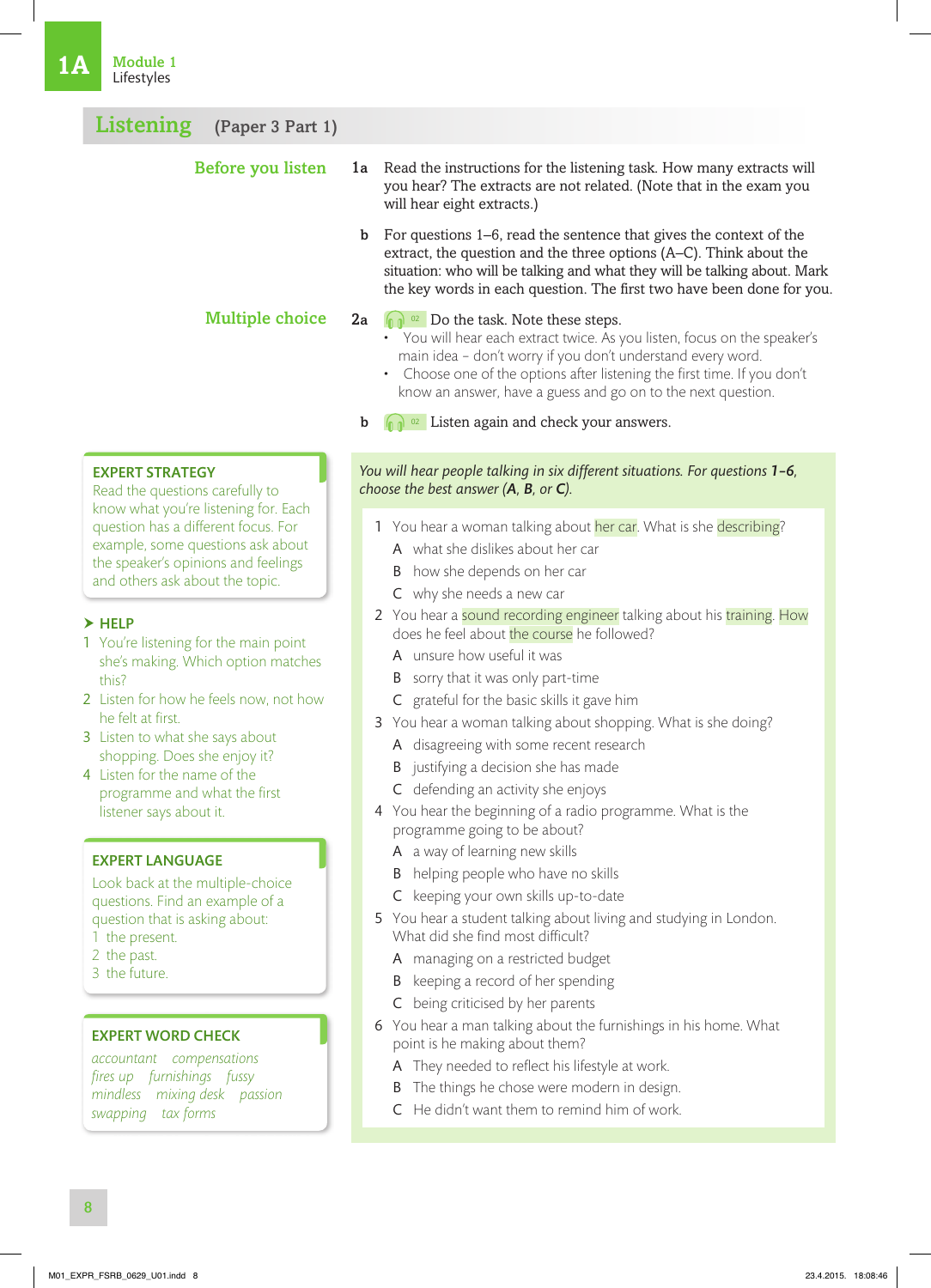Search Q

# Writing (Paper 2 Part 2: Informal email)

▶ COURSEBOOK pages 12-13, EXPERT WRITING page 202

#### Understand the task

#### 1 Read the writing task and answer the questions.

- 1 Who are you writing to?
	- a someone you know well
	- b someone you know a little
- 2 What is the main purpose of the email? a to entertain the reader
	- **b** to provide important information
- 3 What information MUST you include? Mark the parts of the task that tell you.

#### *You have received this email from your English pen friend, Pat. Write an email to Pat, answering her questions.*

#### Hi there!

Great to hear that you're coming to stay with us for two weeks this summer and that you're bringing a friend with you – that should be fun! But who is this friend? Write back and tell me when you would like to come, what your friend is like and the sort of things you enjoy doing together.

Pat

#### *Write your email in 140–190 words in an appropriate style.*

#### Check and improve a sample answer

2a Read a student's answer and look at the parts of the task you marked in Exercise 1. Does the email include the required information?

#### EXPERT STRATEGY

Always check your work for basic errors when you finish writing. You will lose marks if basic errors make your work unclear or difficult to understand. Double-space your writing so that you have room to make corrections if you need to. Make sure that your handwriting is neat and easy to read.

- b The student's teacher has underlined all the mistakes in the email and used symbols to identify the types of mistakes. Look at the key below to see what the symbols mean.
- c Rewrite the email, correcting the mistakes.

#### **KEY TO CORRECTION SYMBOLS**

 $P =$  punctuation Sp = spelling Gr = grammar

Ww = wrong word Wo = word order  $St = style$ 

 $T =$  verb tense



#### Hi Pat,

P<br>Thank <u>you,</u> for inviting me and my friend to stay with your family this summer. We would both love to come. We can come for two weeks in August? Wo

Home **in** Previous **(C** Next **)** 

Wo<br>I know that you <u>never have met</u> my friend Angela but I'm sure you'll like her very much. She's a Ww<br>very easy-going person. She's two years smaller than me and studies to be doctor. T<br>Indiaa ta ba

P<br>Like <u>me</u> Angela likes walking and horse-riding. She's also very good in tennis. There's one only  $time$ ,  $time$   $\frac{m}{2}$   $\frac{m}{2}$ <br>thing that Angela isn't very keen on: <u>swiming</u>. Its rather strange because we were used to go P Gr with our families to Lake Balaton every year when we were children. Her family even has a house Sp<br><u>their</u> now.

I won't write any more, Pat, because <u>I take</u> exams www.<br>at the moment and I'm very **occupied**. Thank you again for your invitation. I'm looking forward to see you and your family this summer. I've told Gr Angela all about you! Please let me know if we can come in August, won't you. p

St<br><u>Yours faithfully,</u>

Anna

9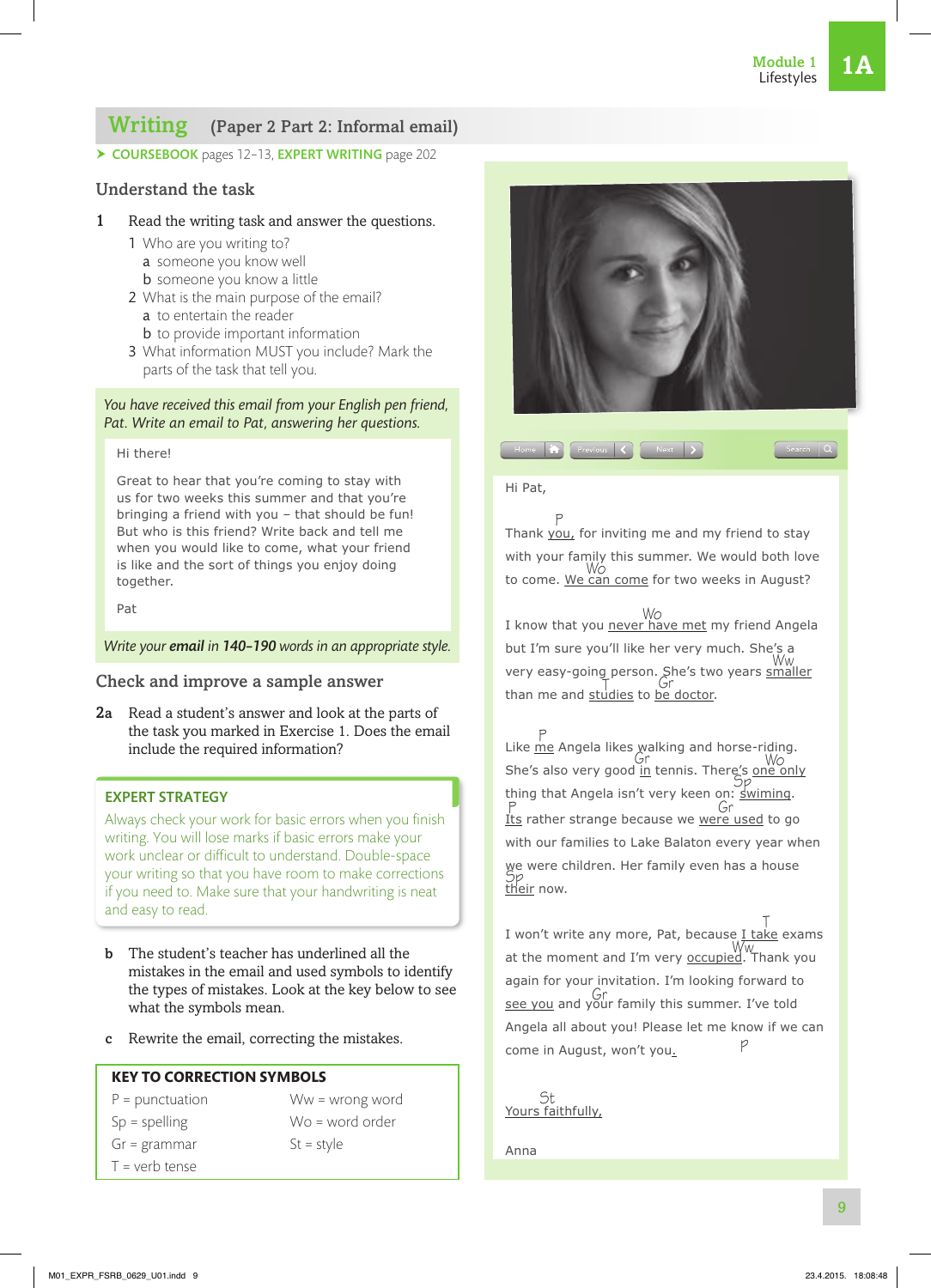# Vocabulary development 2

#### $\triangleright$  COURSEBOOK pages 14-15

#### Special occasions

1 Match the words/phrases in the box with the photos and write them in the correct column.

*athletes degree graduate medals olive leaves shake someone's hand sports event university*

| <b>Photo A</b> | <b>Photo B</b> |
|----------------|----------------|
|                |                |
|                |                |
|                |                |

#### Comparing photos

#### EXPERT STRATEGY

When you talk about photos, you may not know what something is called in English. Try to describe it using words you do know. Useful phrases for doing this include *It's like …* and *It's a kind*/*sort of …*

- 2a Read how one student compared the two photos and complete the text. Use only one word in each space.
- b What phrases does the student use to:
	- 1 talk about similarities?
	- 2 talk about differences?
	- 3 express an opinion?
	- 4 paraphrase an unknown word?





| Both these photos (1) __________ special occasions or ceremonies.                                                                                                                                                                                                                                                                                                                                                               |
|---------------------------------------------------------------------------------------------------------------------------------------------------------------------------------------------------------------------------------------------------------------------------------------------------------------------------------------------------------------------------------------------------------------------------------|
| The first picture was obviously (2) ____________ at the Olympic Games. I can see three<br>(3) who are holding their (4) ___________ and looking very happy. In the                                                                                                                                                                                                                                                              |
| second photograph a university student is holding some kind of document – I think it's<br>called $a(n)$ (5) certificate in English – and shaking an older man's hand.<br>(6) the people in the first photo, she also looks very happy. Both the ceremony<br>in the first picture $(7)$ the ceremony in the second picture are very formal<br>occasions. People have been given a prize or an award for what they have achieved. |
| The main difference (8) __________ the two photographs is that these athletes have<br>here has just – what's the word – graduated? – from a university. She is now called                                                                                                                                                                                                                                                       |
| $a(n)$ (11) ____________, I think. It's interesting that the athletes are wearing olive<br>(12) _________ on their heads. The student and the other people in the second picture                                                                                                                                                                                                                                                |
| are also wearing a sort of hat on their heads.                                                                                                                                                                                                                                                                                                                                                                                  |
| I really love sport, so I think I'd prefer to attend the ceremony in this photograph, at<br>the Olympic Games. I think it must be a very happy time for everyone there $-$ and<br>incredibly exciting.                                                                                                                                                                                                                          |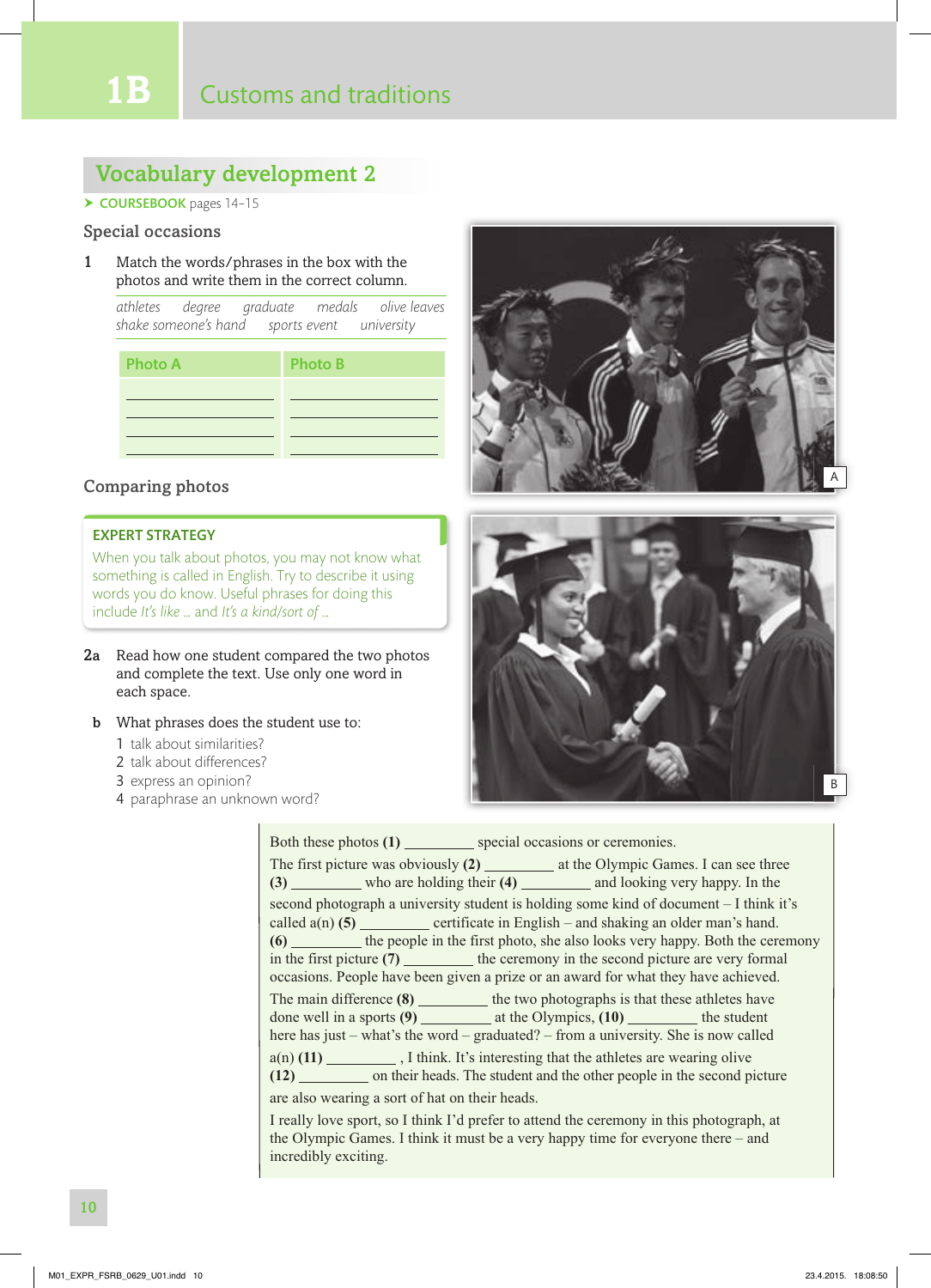# Language development 2

▶ COURSEBOOK page 17, EXPERT GRAMMAR pages 182-183

# Modifying adjectives and adverbs

1a Look at the table comparing the Olympic Games which were held in Athens, Beijing and London. Are the statements below *True* (T) or *False* (F)?

| 4 Athens / not organise / many / events / London |  |
|--------------------------------------------------|--|
| (quite / nearly)                                 |  |

- 5 UK athletes / successful / Beijing Olympics / London Olympics (not nearly / far)
- 6 Chinese athletes / do / worse / Athens Olympics / London Olympics (slightly / far)
- 7 Greek athletes / win / many / gold medals / Beijing / London (nearly / exactly)
- 8 Olympic Stadium / London / big / Olympic Stadium / Beijing (nowhere near / a lot)
- 9 Olympic Stadium / Athens / small / Olympic Stadium / Beijing (slightly / a lot)

## Comparatives and superlatives

- 2 Find and correct the mistakes in some of the sentences. Tick the ones that are correct.
	- 1 The food I ate at that restaurant in Beijing was the most spiciest I have ever eaten.
	- 2 The first event we saw was far better one than the others.
	- 3 The opening ceremony in London was much more exciting that the ceremonies in Beijing or Sydney.
	- 4 The fireworks for the London Olympics were by far the best I have ever seen.
	- 5 He is a more faster sprinter than all the other athletes.
	- 6 The people in the town were not nearly as much friendly as the villagers.
	- 7 The stadium they are building must be just about the biggest stadium ever built.
	- 8 Unfortunately, we didn't have nowhere near as much time to spend shopping in London as in Beijing.

# 7 At the Athens Olympics, there were almost five times as many men athletes as women athletes.

1 Slightly more athletes took part in the Olympic

2 A far larger number of women than men took part

3 In Athens and Beijing, China won by far the most

4 There were not quite as many events in London as

5 The UK won a lot more gold medals in London

6 There weren't nearly as many Chinese gold medallists in Athens as in Beijing.

Games in London than in Beijing.

in the London Olympics.

there were in Athens.

gold medals.

than in Athens.

- b Which phrases in the statements above express:
	- 1 a big difference? 2 a small difference?
- c Use the information in the table and these prompts
- to write more correct sentences comparing the three Olympic Games. Choose one expression only from the words in brackets.
	- 1 large / number of athletes / take part / Athens Olympics / London Olympics (slightly / much) A much larger number of athletes took part in the Athens Olympics than in the London Olympics.
	- 2 the number of women / take part / Beijing Olympics / small / London Olympics (a bit / a lot)
	- 3 Beijing / organise / more / events / Athens (slightly / a lot)



| Number of:               | <b>Athens 2004</b> | <b>Beijing 2008</b> | <b>London 2012</b> |
|--------------------------|--------------------|---------------------|--------------------|
| athletes (total)         | 11,099             | 10,942              | 10,568             |
| athletes (women)         | 4,306              | 4,637               | 4,676              |
| athletes (men)           | 6,793              | 6,305               | 5,892              |
| events                   | 301                | 302                 | 302                |
| Greek gold medallists    | 6                  | $\overline{0}$      | $\overline{0}$     |
| Chinese gold medallists  | 32                 | 51                  | 38                 |
| UK gold medallists       | 9                  | 19                  | 29                 |
| seats in Olympic Stadium | 72.000             | 91,000              | 60,000             |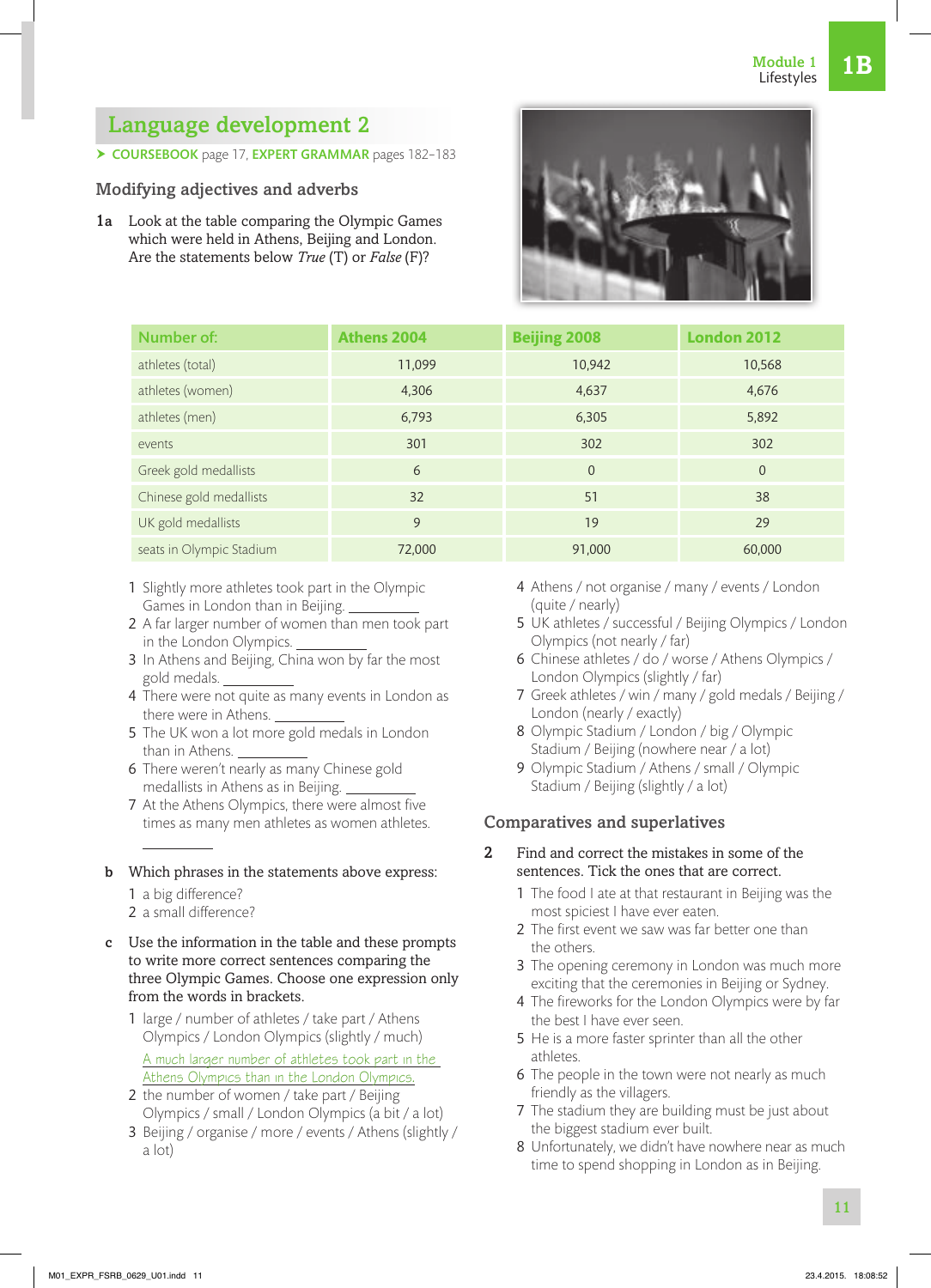| 1B | Module 1<br>Lifestyles                                                        |              |                                                                                                                                                                                                                                                                                                                                                                                                             |                |
|----|-------------------------------------------------------------------------------|--------------|-------------------------------------------------------------------------------------------------------------------------------------------------------------------------------------------------------------------------------------------------------------------------------------------------------------------------------------------------------------------------------------------------------------|----------------|
|    | <b>Reading</b><br>(Paper 1 Part 7)                                            |              |                                                                                                                                                                                                                                                                                                                                                                                                             |                |
|    | Before you read                                                               | $\mathbf{1}$ | Read the title of the text on page 13 and look at the photo below.<br>What information do you think the text will contain?<br>a what gifts you can give in different countries<br><b>b</b> how to behave towards foreign visitors                                                                                                                                                                           |                |
|    | <b>Skimming and scanning</b>                                                  | $\mathbf{2}$ | Skim the text and answer the questions.<br>1 Which country seems to have the strictest rules about gifts?<br>2 In which country are gifts least important?                                                                                                                                                                                                                                                  |                |
|    | <b>Multiple matching</b>                                                      | 3a           | Look at the example (0) in the exam task below. The key words in<br>the question are highlighted. Mark the part of paragraph 1 which<br>tells you that the answer is A.                                                                                                                                                                                                                                     |                |
|    |                                                                               | b<br>C       | Look at question 1 and follow these steps.<br>1 Mark the key words in the question.<br>2 Scan the text and mark the part which expresses the same idea.<br>3 Read this section carefully and mark the place where you find<br>the answer.<br>4 Check that the text you have found exactly matches the question.<br>Now continue with questions 2–10. (Note that in the exam there<br>will be 10 questions.) |                |
|    |                                                                               |              | You are going to read an extract from a book which gives businesspeople<br>advice about social customs in different parts of the world. For questions<br>1-10, choose from the countries (A-D). The countries may be chosen<br>more than once.                                                                                                                                                              |                |
|    |                                                                               |              | According to the writer, in which country:<br>did a politician receive an unexpected gift?                                                                                                                                                                                                                                                                                                                  |                |
|    |                                                                               |              | is the price of the gift unimportant?                                                                                                                                                                                                                                                                                                                                                                       |                |
|    | <b>EXPERT STRATEGY</b>                                                        |              | are you expected to give a gift as large as the one<br>you've received?                                                                                                                                                                                                                                                                                                                                     |                |
|    | Always read the questions first in this<br>task You should then read the text |              | are most gifts specially made to celebrate a particular event?                                                                                                                                                                                                                                                                                                                                              | $\overline{3}$ |

- $\blacktriangleright$  HELP
- 1 Look for the word *value*. It means the same as *price*.

task. You should then read the text carefully with the questions in mind.

- 2 Look for references to the size of the gift.
- 3 Look for words that mean 'to help you remember'.

#### EXPERT LANGUAGE

Look back at the text. Find four nouns ending in the suffix -*ity*.

#### are there rules about how different types of gifts must be presented?

is it common not to open gifts in front of the giver? is it unwise to say you like someone else's possessions? 6

have the rules of gift-giving been established for generations? 4

- might people be unimpressed by a large gift?
- is it important not to damage the packaging of a gift?
- will you be forgiven if you get the details of gift-giving wrong?

| X |  |
|---|--|
|   |  |
|   |  |

#### EXPERT WORD CHECK

*manners memento nicety ornament paperweight pretentious protocol reciprocate ribbon ritual sculpture wrap*